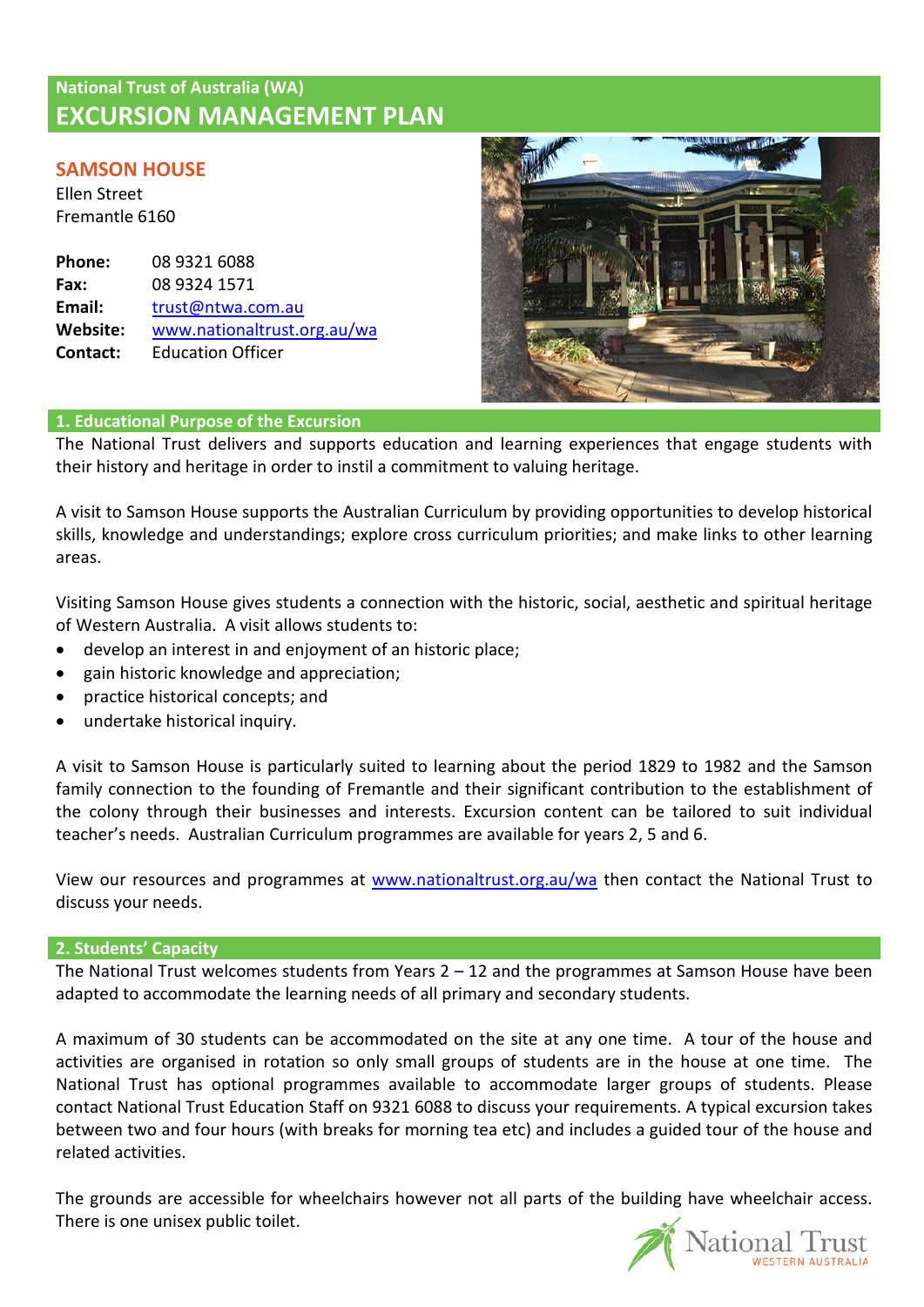#### **3. Supervisory Team**

Responsibility for maintaining student behaviour and welfare remains with the attending teacher. National Trust staff will lead, demonstrate, perform and present activities but will not undertake any roles in a supervisory context.

It is the responsibility of the school to develop a supervisory team that meets their specific requirements, in line with the recommendation for supervision outlined in this document. A maximum of 30 students can be accommodated during a visit. Groups rotate through a variety of hands on activities including a tour of the house.

The school supervisory team is asked to prepare students for an excursion to this venue using the briefing information provided within this document, and must accompany the students throughout the visit to actively monitor behaviour and intervene as necessary.

The recommended ratios may vary according to the needs of your students. Please advise if you have students with special needs so we can attempt to maximise the benefit of their visit.

This venue has a maximum group size of 45 students and it is suggested that school supervisory teams consist of:

- K Year 2: 1 adult to 5 students
- Year  $3 6$ : 1 adult to 10 students
- Year 7 12: 1 adult to 15 students

The National Trust advises school staff to familiarise themselves with the site before bringing a group.

#### **4. Supervision Strategies**

The development of appropriate supervision strategies is the responsibility of individual schools. The school supervisory team must accompany the students throughout the visit to actively monitor behaviour and intervene as necessary. Your group may be divided into smaller groups. Your National Trust Education Officer will advise how many groups, dependent on the specifics of your booking. It is recommended that you have one supervisor for each group. In line with Department Policy, it is recommended that supervisors not be permitted to take their own children on an excursion, unless the children are members of the student group for whom the excursion is intended.

# **5. Identification of Excursion Participants**

Identification of excursion participants is the responsibility of the school, however we require students and school supervisory team members to be easily identifiable for both identification and education and learning activities with the National Trust. Suggestions include name tags, school uniform if appropriate for the activities, small group identification. Name tags may assist in personalising the experience but their use as at the discretion of the school.

#### **6. Communication Strategies**

It is advisable that school staff collaborate with National Trust staff to identify a central meeting point and communicate this clearly to students at the beginning of the excursion. National Trust staff work to a timetable for the day's activities so that groups come together for breaks if scheduled and at the conclusion of the visit.

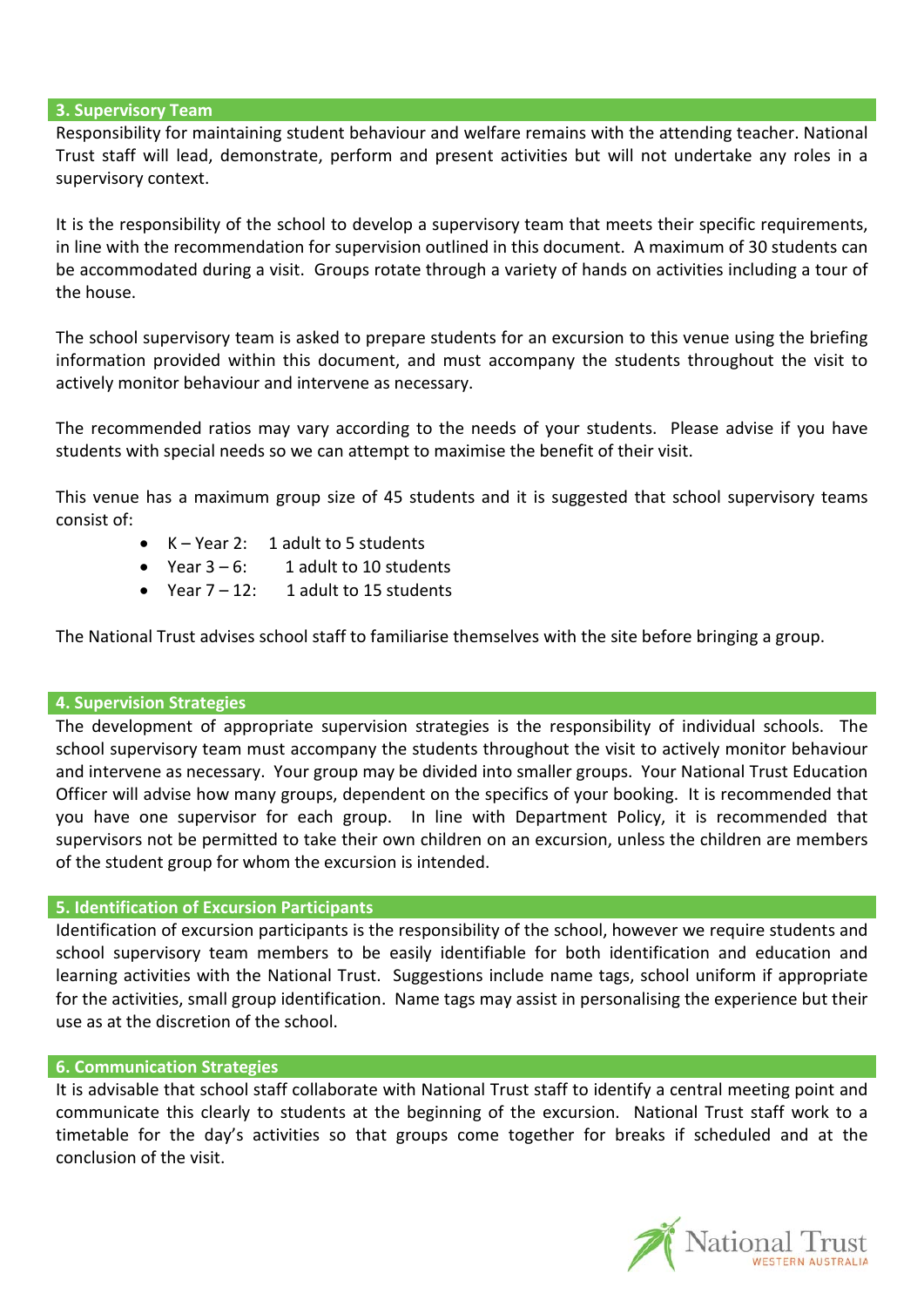### **7. Briefing Students and Supervisors**

Prior to a visit to Samson House, teachers can prepare students for the experience by:

- discussing an appropriate code for conduct for students;
- establishing clear supervision strategies;
- discussing emergency procedures consistent with the emergency response plan for the property; and
- talking to students about the heritage value of this venue.

At the beginning of each visit National Trust staff will inform the school supervisory team and students of:

- their responsibilities and obligations;
- location of the toilet;
- rules for the visit including boundaries;
- emergency procedures; and
- the heritage value of this venue.

Lunches may be left on the verandah for the duration of the visit. Property that is left unattended is done so at student and visitors own risk and no responsibility for loss or damage is accepted by the National Trust. It is recommended that valuables are not brought on the excursion.

### **8. Travel Arrangements**

Transportation to and from the venue is the responsibility of the school. Pedestrian access to Samson House is through the gate located on Ellen Street. Limited parking for cars is available on the street. The National Trust recommends all visitors carefully read all City of Fremantle signs with regards to parking limits and fees payable. No onsite parking available and the National Trust accepts no responsibility for parking fines issued during a visit to Samson House. Buses will need to drop students at the gate on Ellen Street. The National Trust accepts no responsibility for transport left unattended.

### **9. Venue / Site for the Excursion**

Lionel Samson and his brother William arrived on the first merchant ship to reach the Swan River Colony in 1829. Built in 1882, Samson House was built by Lionel's son Michael as a family home. Occupied by two generations, it was lived in until 1984. The house has wide verandahs and two areas of lawn for educational activities. Whilst located on the corner of Ord and Ellen Streets the property is fenced and is closed to the public. Water on site is unsuitable for drinking. All visitors will need to bring sufficient water and food for the duration of their visit.

### **10. External Providers**

#### Clearances

National Trust Education Officers, Presenters and Assistants hold current *"Working with Children Check"*  and cards can be provided on request.

# Current Accreditations and Qualifications

National Trust Education Officers hold tertiary qualifications and are experienced teachers. All staff presenting our programmes at Samson House are trained in the delivery of National Trust heritage education and learning programmes.

# **11. Insurance Cover for Excursions**

Public Liability Insurance Insurer: RiskCover Amount: \$600 million

Professional Indemnity Insurance Insurer: RiskCover Amount: \$300 million

Certificates of Currency will be provided upon request.

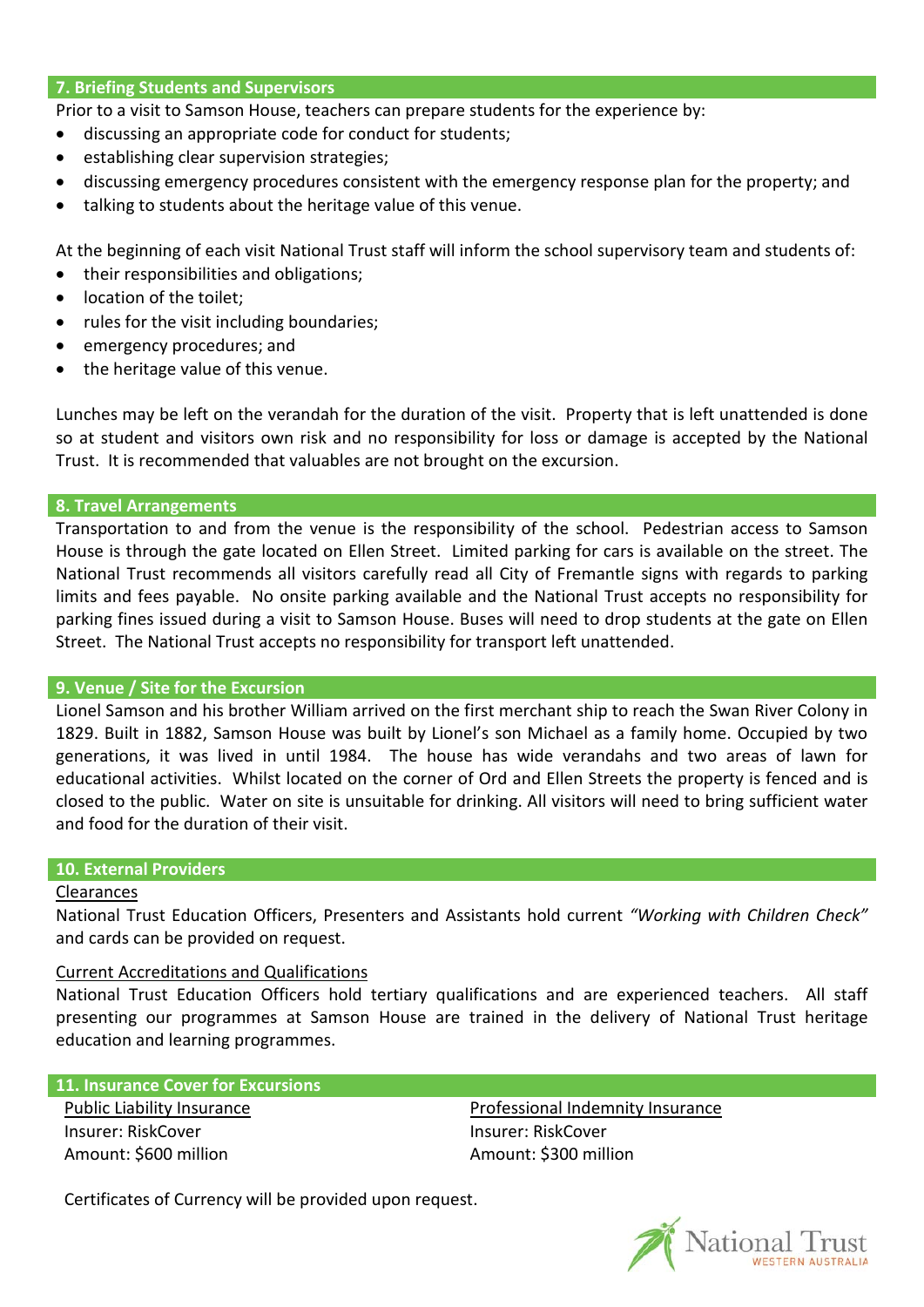### **12. Students who are Billeted**

The National Trust does not provide overnight accommodation at Samson House.

#### **13. Emergency Response Planning**

Schools will have their own Emergency Response Plan pertaining to the particular needs of their students. Teachers can increase safety by ensuring they meet the minimum supervision requirements and by strongly encouraging students to remain with their groups at all times.

Communication between the school and staff visiting Samson House is the responsibility of the school. The National Trust recommends that the school supervisory team has access to a mobile telephone that they can be contacted on, and which they can use to make telephone calls. Should the school need to contact their staff during a visit they may telephone head office on 08 9321 6088.

Samson House has an emergency response plan in place. The Evacuation Procedure is available on request by telephoning 08 9321 6088.

In the event of a site emergency, school supervisory teams are required to follow the directions of National Trust staff. In the event of an evacuation teachers will be required to conduct a roll call and must notify National Trust staff immediately if any students are missing.

It is suggested that school staff have access to a list of names of participating students, contact numbers, students' medical information and relevant health information of supervisors. It is recommended that school staff carry a First Aid kit with them during the excursion. It is the responsibility of the school to provide first aid to students. National Trust staff will assist if possible.

### **14. Detailed Cost of the Excursion**

Full details are available by contacting National Trust Education Officers on 08 9321 6088 or by emailing [trust@ntwa.com.au](mailto:trust@ntwa.com.au) All prices quoted are inclusive of GST. Staff and parents that accompany a school group are welcome and are free of charge. A minimum charge per group is be applicable where numbers fall below the minimum threshold. The National Trust will invoice your school after your visit so that only students that attend the excursion are charged for.

#### **15. Information to Parents for their Consent**

A *Parent Information and Consent Form* template is available for download from [Department of Education](http://det.wa.edu.au/policies/detcms/policy-planning-and-accountability/policies-framework/policies/excursions-policy-and-procedures.en?cat-id=3457100) Refer to Appendix F within the Excursion Policy v2.2. Adherence to these requirements is the responsibility of the school.

#### **Cancellations**

The National Trust will give 24 hours notice if your excursion needs to be cancelled due to unforeseen circumstances.

The National Trust appreciates 24 hours notice if the school needs to cancel due to weather, environmental conditions or unforeseen circumstances. Same day cancellations and failure to attend will incur a minimum charge.

**This information is effective from 31st January 2016**